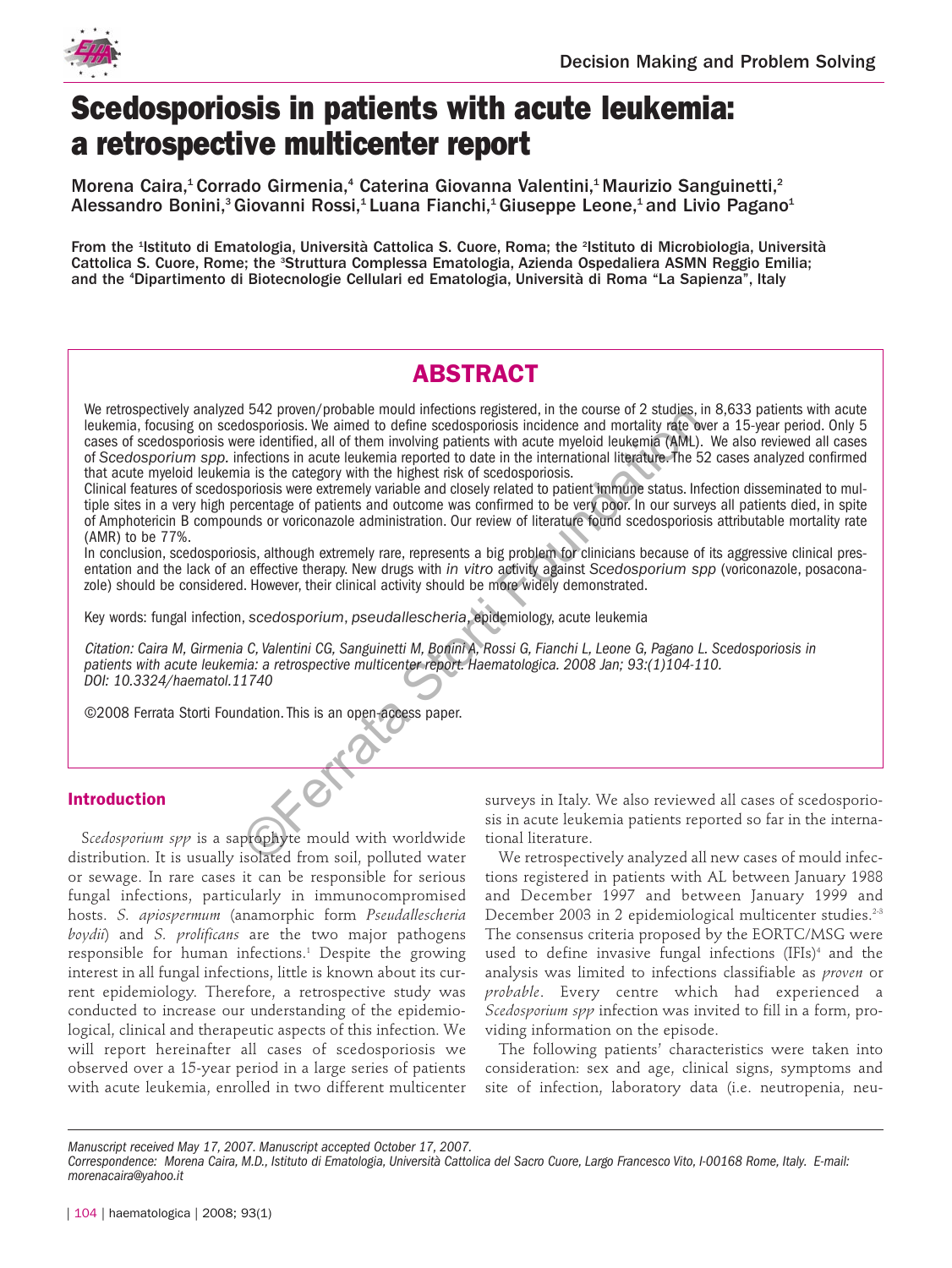trophil count <1×10°/L), microbiologic isolates, treatment received (prophylaxis and therapy), outcome, cause of death, autopsy findings. Death due to scedosporiosis was defined when death occurred in the presence of microbiologic, histologic, or clinical evidence of active fungal infection. In addition, a MED-LINE-based search was performed to identify all reported cases of scedosporiosis in acute leukemia from January 1976 to December 2006. The search terms used were *Scedosporium*, *Pseudallescheria*, *acute leukemia*. Other reports were taken from references of available works. For each reported case, the following data were collected: age, sex, underlying hematologic malignancy, IFI risk factors, geographic location, identified etiologic agent, involved sites, symptoms, diagnostic procedures, antifungal prophylaxis and treatment, and outcome.

We performed univariate  $(\chi^2 \text{ test})$  analysis to identify variables that could predict patients' death. The parameters we tested as independent variables were: age, sex, type of underlying acute leukemia, dissemination of infection, detected etiologic strain (*S. apiospermum vs S. prolificans*) and certainty of diagnosis (proven *vs.* probable IFI).

#### *Retrospective analysis of cases in Italy*

During the 15-year period, a total of 8,633 patients with a newly diagnosed acute leukemia (6,303 myeloid and 2,330 lymphoid) were admitted to the participating centers for treatment other than hematopoietic stem cell transplantation. We collected a total of 542 proven/probable mould infections (252 cases in the first study and 290 in the second) for an overall incidence of 6.3% in acute leukemia (5.7% in the first study and 6.9% in the second). Possible cases of IFI were excluded. Data pertaining to the two study populations are summarized in Table 1.

Among all mould infections, only 5 cases (5/542, 0.9%) of proven scedosporiosis were diagnosed in 3 different centres, with an incidence of 0.08% (6/6,603) in acute leukemia. *S. apiospermum* was responsible for all 5 cases. Patients' epidemiologic data have been summarized in Table 2. Acute myeloid leukemia (AML) was the underlying hematologic malignancy in all cases. Only one patient developed scedosporiosis in an early stage of the hematologic disease. The remaining 4 were resistant to (3 pts, 60%) or relapsed after prior cytotoxic treatments. All patients had chemotherapy induced severe neutropenia at onset of IFI (mean duration before the onset of IFI: 9 days, range 4-13 days).

Disseminated disease was the most common clinical presentation. Non-specific reported symptoms were fever, cough, and pain. The lung was the most frequently affected site (75% of patients). Other involved sites were sinuses, skin and orbit. Fungemia occurred in 2 patients.

According to the EORTC/MSG criteria, all infections were classified as *proven*. In two patients histological data were acquired only in the *post mortem* phase.

Amphotericin B (AmB) was administered in 4 patients, in its deoxycolate (D-AmB) (1 patient) or liposomal (L-AmB) (3 patients) formulation. The remaining patient received voriconazole. This triazole was also administered as a second line therapy in 1 patient, after failure with L- AmB treatment.

Outcome was dramatically poor and all patients died: four of them died due to fungal infection while the fifth patient improved after a salvage treatment with voriconazole but died afterwards for causes other than scedosporiosis. The mean survival from the onset of infection was 17 days. Treatment data are reported in Table 2.

#### *Literature review*

The literature search yielded 29 reports of 52 cases of Scedosporium spp infection over the last 30 years in patients affected by acute leukemia.<sup>5-33</sup> Cases occurred after stem cell transplant procedures and those published without complete information were excluded. Characteristics of 52 previously published patients are listed in Table 3. Mean age was 47 years (range 3-79), and male/female *ratio was* 1.9:1. Lineage was not specified in 13 cases, otherwise patients were mostly affected by myeloid leukemia (25/39 cases, 64%) and almost all of them were neutropenic at the onset of infection. Thirty-seven cases (71%) were attributed to *S. prolificans.* examples are the storting in Table 2.<br>
invariate ( $\chi^2$  test) analysis to identified as independent variables were: The literature review<br>
ted as independent variables were: The literature search yielded 29<br>
inderlying a

The geographic distribution of cases was almost exclusively restricted to Spain, with the exception of 8 and 6 cases reported from Australia and USA respectively. Only sporadic cases were found in the other countries. It is worth noticing that almost all cases due to *S. prolificans* occurred in Spain (27/37, 73%), while *S. apiospermum* showed a worldwide distribution.

In the majority of cases (43/52, 83%) diagnosis was proven, but in some of them (11/ 52, 21%) was only obtained in the *post mortem* phase.

Dissemination of infection (defined as involvement of 3 or more organs) occurred in 40 cases (77%). In particular, scedosporiosis was already disseminated at the onset of symptoms in 14 patients (27%). Other frequently involved sites in the early phase were lung (14/52, 27%), skin (12/52, 23%) and central nervous system (7/52, 13%). Endophthalmitis was the first clinical manifestation of scedosporiosis in 4 out of 52 patients (8%).

The fungal pathogen was isolated from the blood in a large number of patients (29/52, 56%). Only in few cases was it cultured from bronchoalveolar lavage or cerebrospinal fluid. Except for 4 patients, none had received systemic antifungal prophylaxis. In 1 patient, infection occurred during D-AmB administration as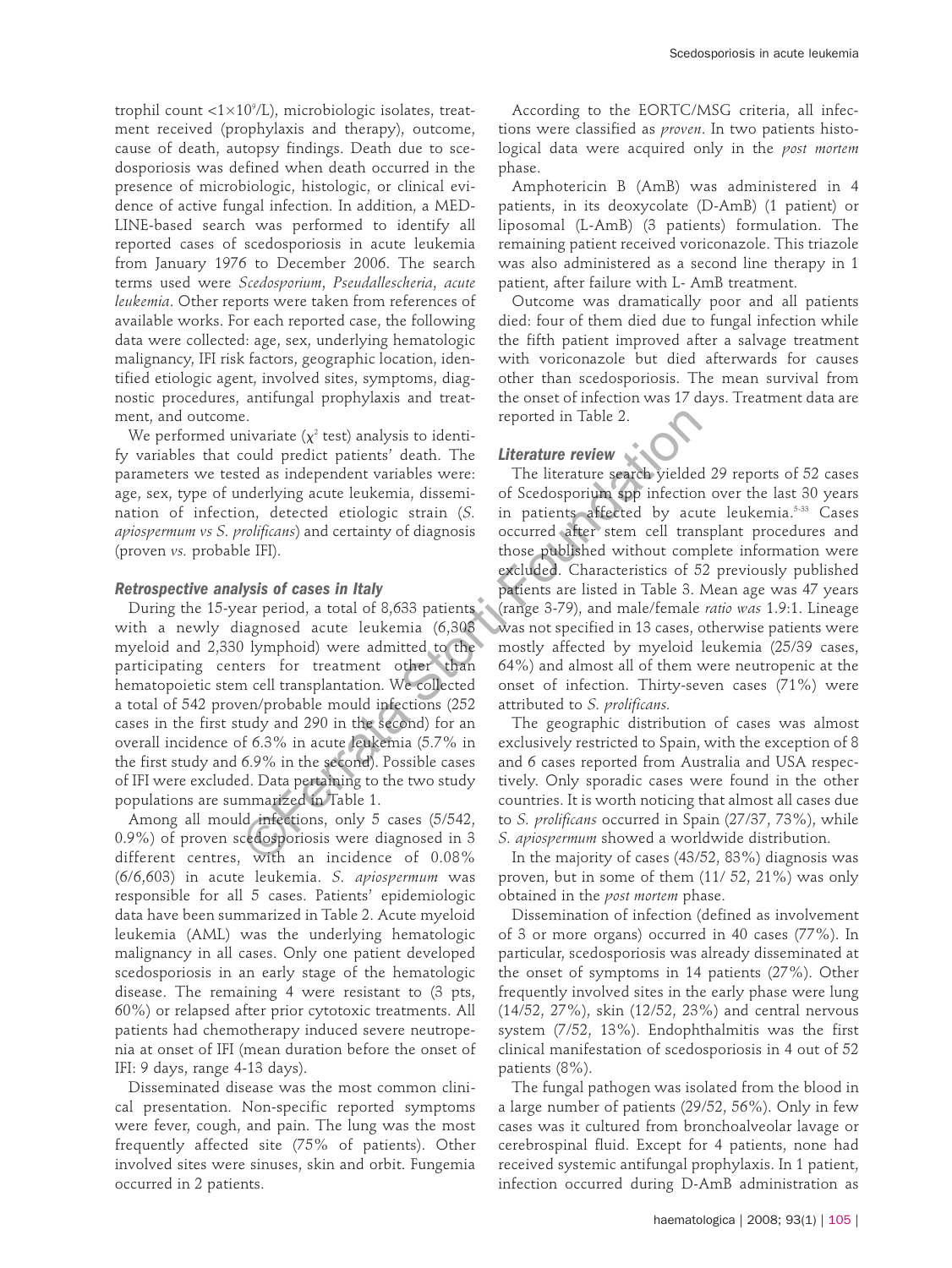|                                | N. of AL patients | N. of identified moulds infections (incidence %) | N. of scedosporiosis (% of moulds) |
|--------------------------------|-------------------|--------------------------------------------------|------------------------------------|
| 1° study (Pagano et al., 2001) | 4448              | 252 (5.7%)                                       | $2(0.8\%)$                         |
| AML<br>ALL                     | 3291<br>1157      | 193 (5.9%)<br>59 (5.1%)                          | $2(0.9\%)$                         |
| 2° study (Pagano et al., 2006) | 4185              | 290 (6.9%)                                       | 3(1%)                              |
| AML<br>ALL                     | 3012<br>1173      | 239 (7.9%)<br>51(4.3)                            | 3(1.2%)                            |
| Total                          | 8633              | 542 (6.3%)                                       | $5(0.9\%)$                         |

Table 1. Scedosporiosis observed among moulds infections in 2 cohorts of patients with acute leukemia.

*AL: acute leukemia; AML: acute myeloid leukemia; ALL: acute lymphoid leukemia.*

prophylaxis. Five patients died before starting a targeted antifungal therapy. D-AmB was the most frequently employed drug as first line treatment, alone (44%) or in combination with azoles (17%). Outcome was extremely poor: 40 patients (77%) died, 7 of them in spite of a salvage antifungal therapy. The presence of disseminated infection predicted a lower survival (AMR 95% *vs*. 23%, *p*-value <0.0001).

Other variables which influenced outcome of infection were *S. prolificans* as detected etiologic agent (AMR 89% *vs* 47%, *p*-value <0.001) and the certainty of diagnosis (AMR 88% *vs* 12%, *p*-value <0.0001).

Some successful cases, after the administration of the new triazoles voriconazole and posaconazole as salvage therapy, have been reported.<sup>21,31</sup>

Since the first case of scedosporiosis reported in acute leukemia in 1977,<sup>32</sup> hematologists have shown a growing interest in this pathogen, particularly over the last decade. Both our literature review and our case series demonstrated that, among patients affected by hematologic malignancies, those affected by AML are at the highest risk, usually during a period of chemotherapy induced severe neutropenia. However, our retrospective studies in Italy showed that the incidence rate still seems to be very low, even in this category of patients. Despite the limitations of its retrospective approach, this study has collected and made available a large amount of relevant information on all the patients admitted to the participating hematology departments during the study period.

Thanks to the long duration of our survey, we were able to register any change in the IFI incidence rate over the years. As diagnosis of infections has gradually improved, the absolute number of IFI has increased.3

By contrast, the incidence of scedosporiosis remained constantly very low and did not show any

| ents died before starting a tar-<br>upy. D-AmB was the most fre-                                                                                                                                                       | Table 2. Epidemiological data of patients with scedosporiosis co<br>lected in 2 retrospective multicenter surveys in Italy.                                                                                     |                                              |  |  |  |
|------------------------------------------------------------------------------------------------------------------------------------------------------------------------------------------------------------------------|-----------------------------------------------------------------------------------------------------------------------------------------------------------------------------------------------------------------|----------------------------------------------|--|--|--|
| ig as first line treatment, alone<br>on with azoles (17%). Outcome                                                                                                                                                     |                                                                                                                                                                                                                 | Cases (%)                                    |  |  |  |
| 40 patients (77%) died, 7 of<br>alvage antifungal therapy. The<br>ted infection predicted a lower                                                                                                                      | Underlying hematologic malignancy<br>AML                                                                                                                                                                        | 5 (100%)                                     |  |  |  |
| $\approx$ 23%, p-value < 0.0001).<br>ch influenced outcome of infec-<br>ns as detected etiologic agent                                                                                                                 | Phase of acute leukemia<br>Diagnosis<br>Resistant disease<br>Relapsed disease                                                                                                                                   | 1 (20%)<br>3(60%)<br>1(20%)                  |  |  |  |
| value <0.001) and the certainty<br>% vs $12\%$ , p-value < 0.0001).<br>ses, after the administration of<br>iconazole and posaconazole as                                                                               | Risk factors<br><b>Steroids</b><br><b>CVC</b><br>Neutropenia                                                                                                                                                    | 3(60%)<br>5(100%)<br>5 (100%)                |  |  |  |
| been reported. <sup>21,31</sup><br>of scedosporiosis reported in<br>7, <sup>32</sup> hematologists have shown a<br>his pathogen, particularly over                                                                     | Involved sites at onset*<br>Lung<br>$Lung + blood + skin$<br>$Lung + blood$<br>$Sinus + skin + orbit$                                                                                                           | 2(40%)<br>1(20%)<br>1(20%)<br>1(20%)         |  |  |  |
| our literature review and our                                                                                                                                                                                          | Previous fungal infection                                                                                                                                                                                       | 0                                            |  |  |  |
| ted that, among patients affect-<br>nalignancies, those affected by<br>t risk, usually during a period of                                                                                                              | Antifungal prophylaxis<br>none<br>topical                                                                                                                                                                       | 3(60%)<br>2(40%)                             |  |  |  |
| d severe neutropenia. However,<br>les in Italy showed that the inci-<br>to be very low, even in this cat-<br>pite the limitations of its retro-<br>s study has collected and made<br>nt of relevant information on all | $1st$ line treatment<br>L-AmB $(3 \text{ mg/Kg})$<br>- treatment mean duration (days)<br>$D$ -AmB $(1mg/Kg)$<br>- treatment mean duration (days)<br>Voriconazole (6-4mg/Kg)<br>- treatment mean duration (days) | 3(60%)<br>10<br>1(20%)<br>14<br>1 (20%)<br>9 |  |  |  |
| to the participating hematology<br>e study period.                                                                                                                                                                     | Mean survival in days (range)                                                                                                                                                                                   | $17(7-37)$                                   |  |  |  |
| duration of our survey, we were<br>hange in the IFI incidence rate<br>gnosis of infections has gradual-<br>ibsolute number of IFI has                                                                                  | Cultured from<br>skin biopsy specimens + sputum<br>BAL + blood<br>BAL + blood + skin biopsy specimens<br>autopsy specimens                                                                                      | 1(20%)<br>1(20%)<br>1(20%)<br>2(40%)         |  |  |  |

*AML: acute myeloid leukemia; CVC: central venous catheter; CNS: central nervous system; D-AmB: deoxycolate amphotericin B; L-AmB: liposomal ampho-tericin B; BAL: bronchoalveolar fluid. \*all patients presented a subsequent dissemination of infection.*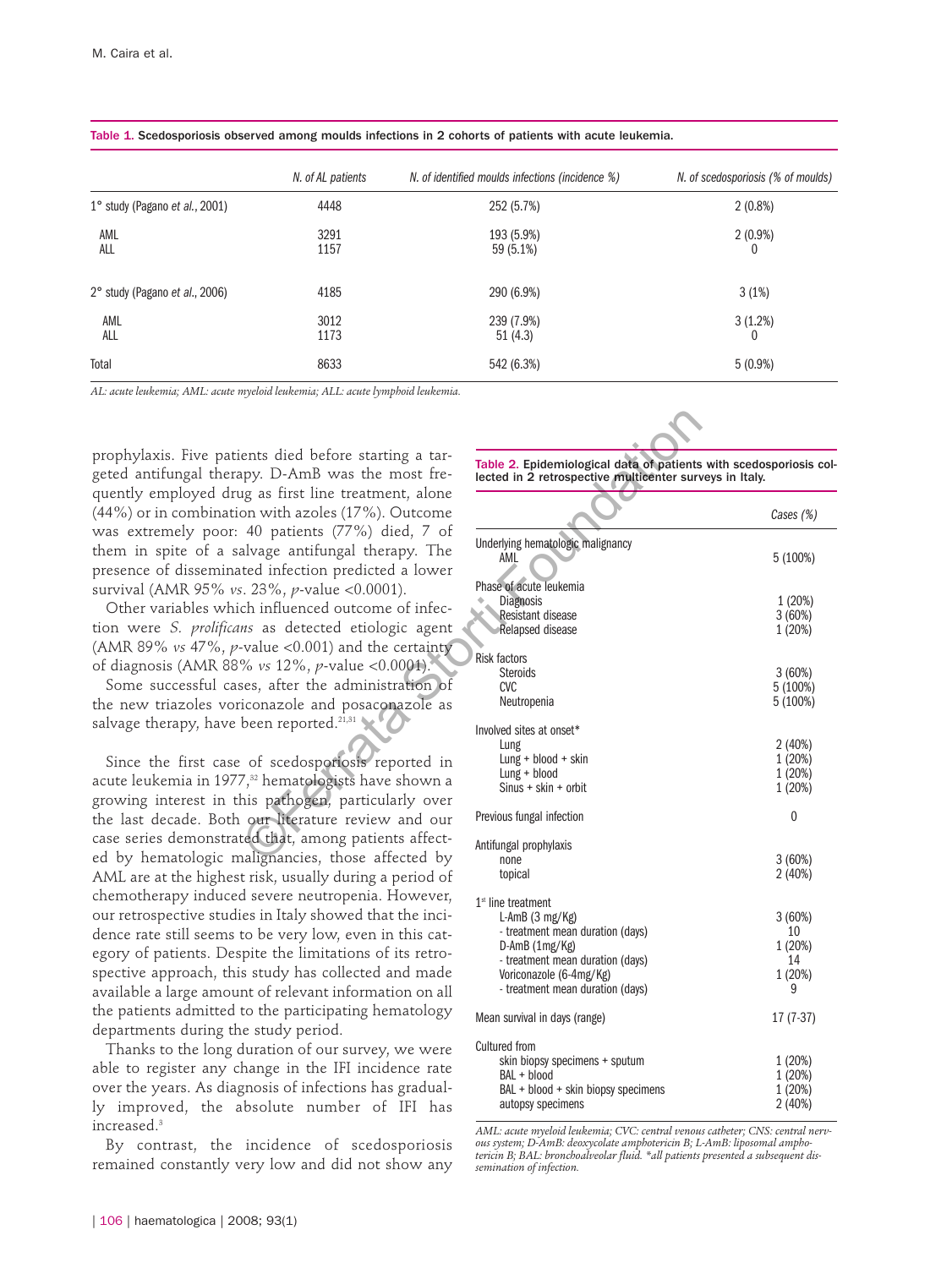temporal clustering. These data do not match the recent report by Lamaris *et al.*<sup>34</sup> In their experience, the incidence rate in cancer patients significantly increased from 0.82 cases per 100,000 patients-inpatient days in the period 1993-1998 to 1.33 in the period 1999-2005. The lack of evidence of nosocomial transmission has led the authors to relate these data to improvements in microbiologic diagnosis or to the selection pressure produced by new drugs particularly active against *Aspergillus spp*.

In our literature review, a spatial clustering of cases was evident. Whether the geographic distribution represents a particular ecologic characteristic of the fungus is still to be determined. The proportion of patients with a proven diagnosis was as high in our series (100%) as in the literature data (83%). However, our analytical method does not allow us to firmly conclude that our diagnostic ability has improved, since only a small proportion of cases are published.

We did not make a proven diagnosis *in vivo* in every patient and this could explain the low incidence observed. Epidemiologic studies about *Scedosporium* have been always overshadowed by diagnostic limits and the species is often mistakenly identified as *Aspergillus spp*. <sup>1</sup> Some cases classifiable as breakthrough infections occurring during AmB treatment, have been recently reported<sup>35</sup> but only one of the 52

| Table 3A. Literature review: 52 reported cases in acute leukemia |  |  |  |
|------------------------------------------------------------------|--|--|--|
| (present 5 cases were excluded).                                 |  |  |  |

| Table 3A. Literature review: 52 reported cases in acute leukemia<br>(present 5 cases were excluded). |           |              | Table 3B. Literature review: 52 reported cases in acute leukemia<br>(present 5 cases were excluded). |                |              |  |
|------------------------------------------------------------------------------------------------------|-----------|--------------|------------------------------------------------------------------------------------------------------|----------------|--------------|--|
|                                                                                                      | Cases (%) | Exitus (AMR) |                                                                                                      | Cases (%)      | Exitus (AMR) |  |
| Population                                                                                           | 52 (100%) | 40 (77%)     | Certainty of diagnosis                                                                               |                |              |  |
| Median age (range)                                                                                   | 47 (3-79) |              | Proven                                                                                               | 43 (83%)       | 38 (88%)     |  |
| Sex                                                                                                  |           |              | Probable                                                                                             | 9(17%)         | 2(12%)       |  |
| Male                                                                                                 | 34 (65%)  | 25 (73%)     |                                                                                                      |                |              |  |
| Female                                                                                               | 18 (35%)  | 15 (83%)     | Time of diagnosis                                                                                    |                |              |  |
|                                                                                                      |           |              | In vivo                                                                                              | 41 (79%)       | 29 (71%)     |  |
| Underlying hematologic malignancy                                                                    |           |              | Post mortem                                                                                          | 11 (21%)       |              |  |
| AML                                                                                                  | 25 (64%)  | 20 (80%)     |                                                                                                      |                |              |  |
| <b>ALL</b>                                                                                           | 13 (33%)  | 8(61%)       | Antifungal prophylaxis                                                                               |                |              |  |
| Multilineal                                                                                          | 1(3%)     | 1 (100%)     | Not administered                                                                                     | 48 (92%)       | 38 (79%)     |  |
| AL                                                                                                   | 13        | 11 (85%)     | D-AmB                                                                                                | 1(2%)          | $\mathbf{0}$ |  |
|                                                                                                      |           |              | Fluconazole                                                                                          | 2(4%)          | 1 (50%)      |  |
| Involved sites at onset                                                                              |           |              | Itraconazole                                                                                         | 1(2%)          | 1 (100%)     |  |
| Disseminated                                                                                         | 14 (27%)  | 14 (100%)    |                                                                                                      |                |              |  |
|                                                                                                      | 11 (21%)  | 9 (82%)      | $1st$ line treatment                                                                                 |                |              |  |
| Lung<br>Skin                                                                                         | 9 (17%)   | 5(56%)       | None                                                                                                 | 5(10%)         | 5 (100%)     |  |
| <b>CNS</b>                                                                                           | 7(13%)    | 4 (57%)      | LF-AmB                                                                                               | 8 (17%)        | 6(75%)       |  |
| Orbit                                                                                                | 4 (8%)    | 3(75%)       | D-AmB                                                                                                | 23 (49%)       | 20 (87%)     |  |
| Skin + lung                                                                                          | 3(6%)     | 2(67%)       | Azoles <sup>4</sup>                                                                                  | 5(11%)         | 3(60%)       |  |
| Bone                                                                                                 | 2(4%)     | 1 (50%)      | $D-AmB + 5-FC$                                                                                       | 2(4%)          | 2 (100%)     |  |
|                                                                                                      |           |              | $D$ -AmB + azoles <sup>5</sup>                                                                       |                |              |  |
| Blood                                                                                                | 2(4%)     | 2 (100%)     |                                                                                                      | 9(19%)         | 6(67%)       |  |
| Cultural positivity                                                                                  |           |              | $2nd$ line treatment                                                                                 |                |              |  |
| Blood                                                                                                | 29        | 28 (100%)    | $L-AmB$                                                                                              | $\overline{2}$ | 2 (100%)     |  |
| BAL                                                                                                  | 4         | 3(75%)       | L-AmB + voriconazole                                                                                 | $\mathbf{1}$   | 1 (100%)     |  |
| <b>CSF</b>                                                                                           | 3         | $3(100\%)$   | L-AmB + itraconazole                                                                                 | 1              | 0            |  |
| Articular liquor                                                                                     | 1         | 1 (100%)     | Itraconazole                                                                                         | 4              | 3(75%)       |  |
| Vitreous humor                                                                                       | 2         | 2 (100%)     | Voriconazole                                                                                         | $\mathbf{1}$   | 1 (100%)     |  |
| Biopsy specimens <sup>1</sup>                                                                        | 19        | 14 (74%)     | Posaconazole                                                                                         | 1              | 0            |  |
|                                                                                                      |           |              | Voriconazole + terbinafine                                                                           | $\mathbf{1}$   | $\mathbf{0}$ |  |
| Dissemination (+ fungemia)                                                                           |           |              |                                                                                                      |                |              |  |
| Yes <sup>2</sup>                                                                                     | 40 (75%)  | 37 (95%)     | Country                                                                                              |                |              |  |
| N <sub>0</sub>                                                                                       | 12 (25%)  | 3(23%)       | Span <sup>6</sup>                                                                                    | 28 (54%)       | 24 (86%)     |  |
|                                                                                                      |           |              | Australia                                                                                            | 8              | 7 (88%)      |  |
| Detected etiologic agent                                                                             |           |              | <b>USA</b>                                                                                           | 6              | 3(50%)       |  |
| S. apiospermum <sup>3</sup>                                                                          | 15 (29%)  | 7(47%)       | Italy                                                                                                | 1              | 1 (100%)     |  |
| S. prolificans                                                                                       | 37 (71%)  | 33 (89%)     | $0$ thers <sup>7</sup>                                                                               | 9              | 5(56%)       |  |
|                                                                                                      |           |              |                                                                                                      |                |              |  |

AML: acute myeloid leukemia; ALL: acute lymphoid leukemia; AL: acute leukemia (lineage not specified); CNS: central nervous system; D-AmB: deoxycolate<br>amphotericin B; LF-AmB: lipid formulations of amphotericin B; BAL: bron *zole, ketoconazole, miconazole or fluconazole; 6 27/28 cases were due to S. prolificans; 7 only 1 reported case in each Country.*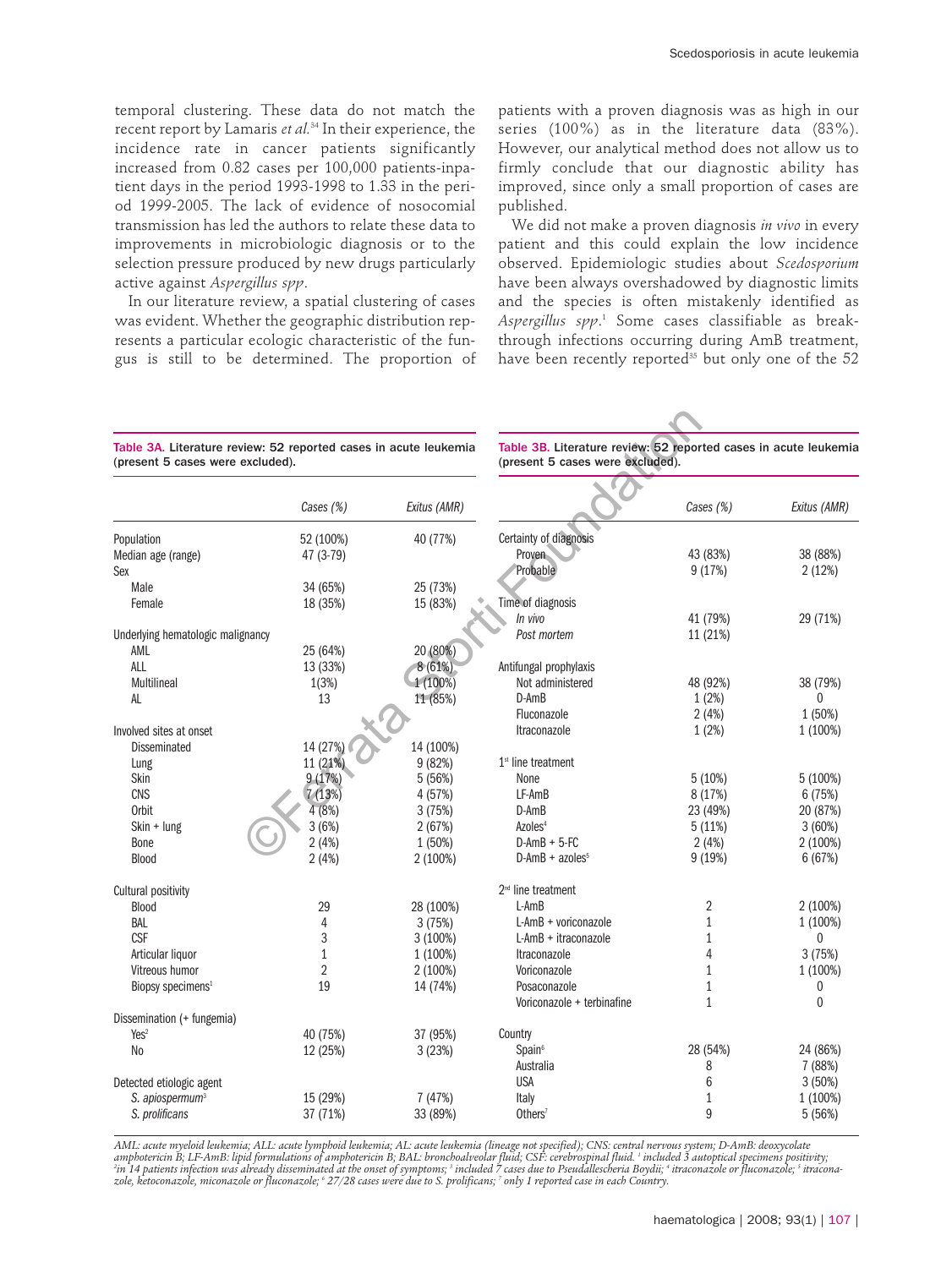published cases was similar.

Clinical features of scedosporiosis are extremely variable, ranging from superficial and localized forms to disseminated disease. They are closely connected to patient immune status, and the most severe forms are always observed in severely neutropenic patients.<sup>36</sup> As previously reported,<sup>34</sup> fungemia was common, occurring in 2 out of 5 patients (40%) in our series and in 29 out of 52 pts (56%) in literature. This possibly reflects the *Scedosporium* ability to sporulate *in vivo*<sup>37</sup> and the high frequency of CVC use. In spite of the coexistence of CVC and scedosporiosis in our series, the low number of cases and the absence of similar data in literature do not allow us to come to any conclusions about this association. The high frequency of positive blood cultures is one of the important features of this mould infection which assists its identification, despite its clinical and radiographic similarity to other IFIs. Other characteristics are the cutaneous involvement with erythematous nonprurigenous skin nodules (often with a necrotic center), the presence of CNS involvement with consequent neurological signs and symptoms, and the high incidence of visual complaints due to endophthalmitis. However, these features do not allow us to make a definite diagnosis since this would require the hystopathologic evidence of hyphal tissue or the evidence of a positive culture from a sterile site.

As demonstrated in a mouse model, *S. prolificans* isolates are more virulent than *S. apiospermum* strains, thus showing a positive tropism to the kidney and brain.38 Even if none of our cases were sustained by *S. prolificans*, infection was disseminated in all patients and each outcome was extremely poor. Similarly, among published cases, there was a high proportion of patients with disseminated disease at the onset of infection (16/52, 31%) and/or during the course of the disease (40/52, 75%).

Despite the improved diagnostic tools and the availability of new antifungal drugs, no progress has been made in treating scedosporiosis in participating centers. Perhaps this reflects the absence of specific guidelines to help clinicians to achieve better results. In fact, at the time of the cases reported in our survey, there was no effective therapy for disseminated scedosporiosis. This was due to the lack of response to AmB, including new formulations.<sup>39</sup> Over the last few years, the situation has changed thanks to the availability of new triazoles with a superior activity against *S. apiospermum*. In particular, in a recent work by Carillo *et al.*40, voriconazole, posaconazole and ravuconazole were all seen to be active against any strain, with interesting *MICs*. Our literature review showed that therapeutic options for *S. prolificans* infection are more limited because of its resistance profile: *in vitro* susceptibility studies have invariably demonstrated an almost total resistance to AmB and to other available antifungal agents.<sup>41</sup> However, voriconazole has shown some promising *in vitro* activity, alone or in combination with terbinafine.<sup>40,42-43</sup>

The routine use of these new antifungal drugs seems to suggest an improved outcome in the future. However, available data is for the moment limited. In fact, present data only concerns a small number of patients and cases are not the specific focus of published reports.

In conclusion, the clinical spectrum of scedosporiosis in acute leukemia mimics that of more common infections caused by filamentous fungi. Although, extremely rare, it still represents a big problem for clinicians, due to the lack of a well-defined optimal therapy and to the severe impairment of clinical conditions of patients at risk. At present, the new triazoles, voriconazole and posaconazole, as well as a combined treatment should be considered as a possible option to modify outcome.41,44-45 Even though the antifungal drugs registered for empiric therapy (AmB formulations and caspofungin) are not intrinsically active against *Scedosporium spp*, the very low incidence of scedosporiosis also in AML patients does not justify the use of other antifungal drugs active against these highly pathogenic fungi in the empiric setting. nould infection which assists its<br>
ist. Chier characteristics are the pacients and cases are not the specifies.<br>
is Chier characteristics are the linked reports.<br>
ent. With explomentation non-<br>
In conclusion, the clinical

#### **Authorship and Disclosures**

MC and LP co-ordinated the study; MC wrote the paper; MC and LP analyzed the data; LP, CG, MS, GL critically reviewed the paper; all other co-authors collected the clinical data. All authors read and approved the final version. The authors reported no potential conflicts of interest.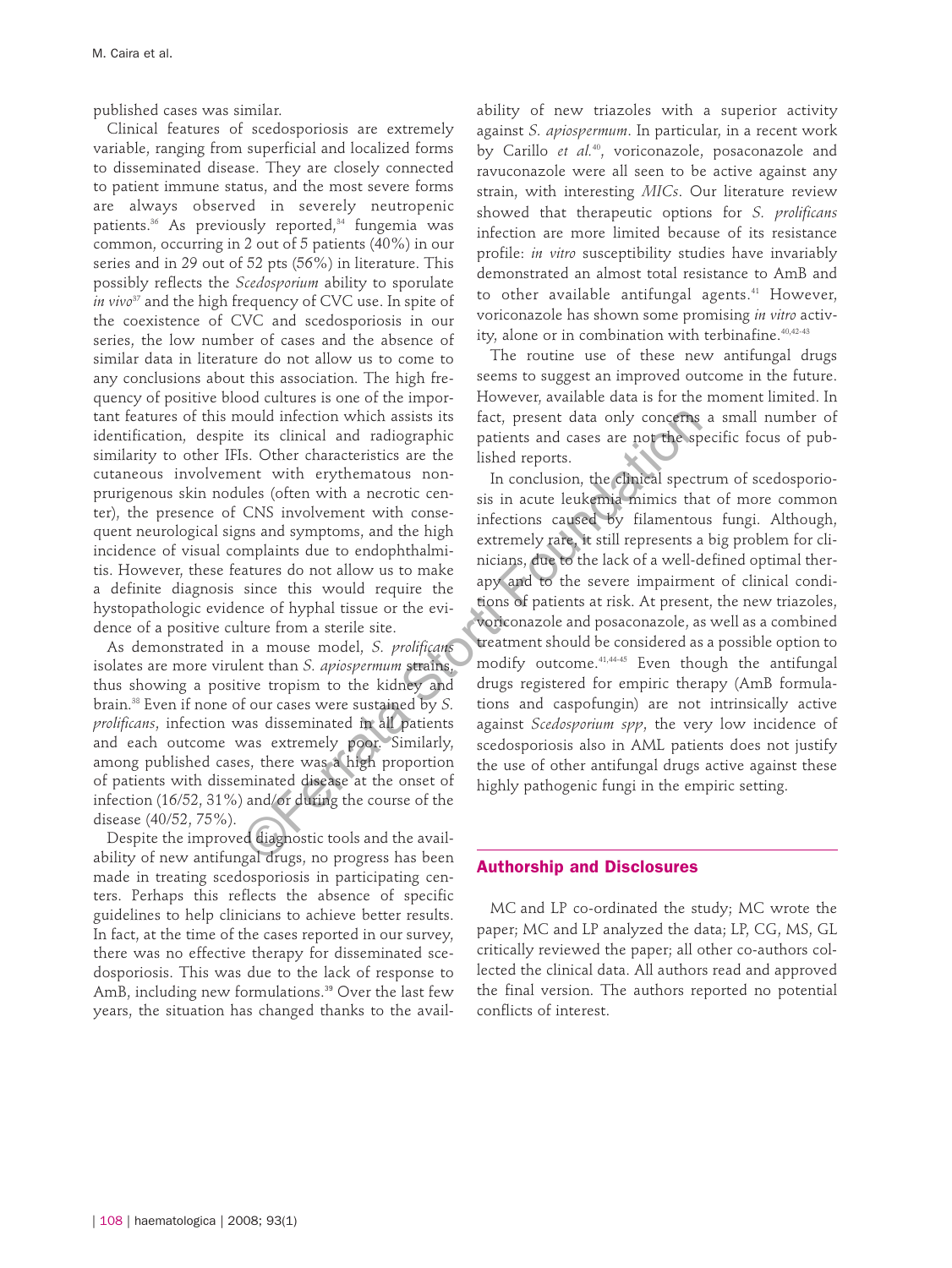#### **References**

- 1. Guarro J, Kantarcioglu AS, Horre R, Rodriguez-Tudela JL, Cuenca Estrella M, Berenguer J, et al. Scedosporium apiospermum: changing clinical spectrum of a therapy-refractory opportunist. Med Mycol 2006;44: 295-327.
- 2. Pagano L, Girmenia C, Mele L, Ricci P, Tosti ME, Nosari A, et al. Infections caused by filamentous fungi in patients with hematologic malignancies. A report of 391 cases by GIMEMA Infection Program. Haematologica 2001; 86:862-70.
- 3. Pagano L, Caira M, Candoni A, Offidani M, Fianchi L, Martino B, et al. The epidemiology of fungal infections in patients with hematologic malignancies: the SEIFEM-2004 study. Haematologica 2006; 91:1068-75.
- 4. Ascioglu S, Rex JH, de Pauw B, Bennett JE, Bille J, Crokaert F, et al. Defining opportunistic invasive fungal infections in immunocompromised patients with cancer and hematopoietic stem cell transplants: an international consensus. Invasive Fungal Infections Cooperative Group of the European Organization for Research and Treatment of Cancer; Mycoses Study Group of the National Institute of Allergy and Infectious Diseases. Clin Infect Dis 2002;34:7- 14.
- 5. Alvarez M, Lopez Ponga B, Rayon C, Garcia Gala J, Roson Porto MC, Gonzalez M, et al. Nosocomial outbreak caused by Scedosporium prolificans (inflatum): four fatal cases in leukemic patients. J Clin Microbiol 1995;33:3290-5.
- 6. Bell WE, Myers MG. Allescheria (Petriellidium) boydii brain abscess in a child with leukemia. Arch Neurol 1978;35:386-8.
- 7. Berenguer J, Diaz-Mediavilla J, Urra D, Munoz P. Central nervous system infection caused by Pseudallescheria boydii: case report and review. Rev Infect Dis 1989; 11: 890-6.
- 8. Berenguer J, Rodriguez-Tudela JL, Richard C, Alvarez M, Sanz MA, Gaztelurrutia L, et al. Deep infections caused by Scedosporium prolificans. A report on 16 cases in Spain and a review of the literature. Scedosporium Prolificans Spanish Study Group. Medicine (Baltimore). 1997;76:256-65.
- 9. Bouza E, Munoz P, Vega L, Rodriguez-Creixems M, Berenguer J, Escudero A. (1996) Clinical resolution of Scedosporium prolificans fungemia associated with reversal of neutropenia following administration of granulocyte colony-stimulating factor. Clin Infect Dis 1996; 23: 192-3.
- 10. Cunningham R, Mitchell DC. Amphotericin B responsive Scedosporium apiospermum infection in a patient with acute myeloid leukemia. J Clinl Pathol 1996;49:93-4.
- 11. de Batlle J, Motje M, Balanza R, Guardia R, Ortiz R. Disseminated infection caused by Scedosporium prolificans in a patient with acute multilineal leukemia. J Clin Microbiol 2000;38:1694-5.
- 12. Feltkamp MC, Kersten MJ, van der Lelie J, Burggraaf JD, de Hoog GS, Kuijper EJ. Fatal Scedosporium prolificans infection in a leukemic patient. Eur J Clin Microbiol Infect Dis 1997;16:460-4.
- 13. Fietz T, Knauf W, Schwartz S, Thiel E. Intramedullary abscess in a patient with disseminated Scedosporium apiospermum infection. Br J Haematol 2003;120:724.
- 14. Girmenia C, Luzi G, Monaco M, Martino P. Use of voriconazole in treatment of Scedosporium apiospermum infection: case report. J Clin Microbiol 1998;36:1436-8.
- 15. Jones J, Katz SE, Lubow M. Scedosporium apiospermum of the orbit. Arch Ophthalmol 1999;117: 272-3.
- 16. Le Gouill SL, Morineau N, Miegeville M, Milpied N, Harousseau JL, Moreau P. Pseudallescheria boydii osteoarthritis in a patient with acute lymphoblastic leukemia: a case report. Rev Med Int 1999;20: 434-8.
- 17. Lopez L, Gaztelurrutia L, Cuenca-Estrella M, et al. Infection and colonization by Scedosporium prolificans. Enferm Infec Microbiol Clin 2001;19:308-13.
- 18. Maertens J, Lagrou K, Deweerdt H, Surmont I, Verhoef GE, Verhaegen J, et al. Disseminated infection by Scedosporium prolificans: an emerging fatality among haematology patients. Case report and review. Ann Hematol 2000;79:340-4. Four and the orbitrix and the orbitrix and the storical HR, irgids J, Z, Crokaert F, et al. 16. Le Goull SL, Morineau N, Miege-<br>
immunoccom- whore wille M, Miege-almound 1999;107:273-3. separum in<br>
tunistic investigation
	- 19. Marin J, Sanz MA, Sanz GF, Guarro J, Martínez ML, Prieto M, et al. Disseminated Scedosporium inflatum infection in a patient with acute myeloblastic leukemia. Eur J Clin Microbiol Infect Dis 1991; 10:759-61.
	- 20. McKelvie PA, Wong EY, Chow LP, Hall AJ. Scedosporium endophthalmitis: two fatal disseminated cases of Scedosporium infection presenting with endophthalmitis. Clin Experiment Ophthalmol 2001; 29: 330-4.
	- 21. Mellinghoff IK, Winston DJ, Mukwaya G, Schiller GJ. Treatment of Scedosporium apiospermum brain abscesses with posaconazole. Clin Infect Dis 2002;15;34:1648-50.
	- 22. Nielsen K, Lang H, Shum AC, Woodruff K, Cherry JD. Disseminated Scedosporium prolificans infection in an immunocompromised adolescent. Pediatr Infect Dis J 1993; 12:882-4.
	- 23. Ochiai N, Shimazaki C, Uchida R, Fuchida S, Okano A, Ashihara E, et al. Disseminated infection due to Scedosporium apiospermum in a patient with acute myelogenous leukaemia. Leuk Lymphoma 2003; 44:369-72.
	- 24. Pickles RW, Pacey DE, Muir DB, Merrell WH. Experience with infec-

tion by Scedosporium prolificans including apparent cure with fluconazole therapy. J Infect 1996; 33: 193-7.

- 25. Ruxin TA, Steck WD, Helm TN, Bergfeld WF, Bolwell BJ. Pseudallescheria boydii in an immunocompromised host. Successful treatment with debridement and itraconazole. Arch Dermatol 1996;132: 382-4.
- 26. Shih LY, Lee N. Disseminated petriellidiosis (allescheriasis) in a patient with refractory acute lymphoblastic leukaemia. J Clin Pathol 1984;37:78-82.
- 27. Simarro E, Marin F, Morales A, Sanz E, Perez J, Ruiz J. Fungemia due to Scedosporium prolificans: description of two cases with fatal outcome. Clin Microbiol Infect 2001;7:645-7.
- 28. Tapia M, Richard C, Baro J, Salesa R, Figols J, Zurbano F, et al. Scedosporium inflatum infection in immunocompromised haematological patients. Br J Haematol 1994; 87: 212-4.
- 29. Torok L, Simon G, Csornai A, Tapai M, Torok I. Scedosporium apiospermum infection imitating lymphocutaneous sporotrichosis in a patient with myeloblastic-monocytic leukaemia. Br J Dermatol 1995;133:805-9.
- 30. Westerman DA, Speed BR, Prince HM. Fatal disseminated infection by Scedosporium prolificans during induction therapy for acute leukemia: a case report and literature review. Pathology 1999; 31:393-4.
- 31. Whyte M, Irving H, O'Regan P, Nissen M, Siebert D, Labrom R. Disseminated Scedosporium prolificans infection and survival of a child with acute lymphoblastic leukemia. Pediatr Infect Dis J 2005; 24:375-7.
- 32. Winston DJ, Jordan MC, Rhodes J. Allescheria boydii infections in the immunosuppressed host. Am J Med 1977;63:830-5.
- 33. Wood GM, McCormack JG, Muir DB, Ellis DH, Ridley MF, Pritchard R, et al. Clinical features of human infection with Scedosporium inflatum. Clin Infect Dis 1992;14:1027- 33.
- 34. Lamaris GA, Chamilos G, Lewis RE, Safdar A, Raad II, Kontoyiannis DP. Scedosporium infection in a tertiary care cancer center: a review of 25 cases from 1989-2006. Clin Infect Dis 2006;43:1580-4.
- 35. Safdar A, Papadopoulos EB, Young JW. Breakthrough Scedosporium apiospermum (Pseudallescheria boydii) brain abscess during therapy for invasive pulmonary aspergillosis following high-risk allogeneic hematopoietic stem cell transplantation. Scedosporiasis and recent advances in antifungal therapy. Transpl Infect Dis 2002;4:212-7.
- 36. Steinbach WJ, Perfect JR. Scedosporium species infections and treatments. J Chemotherapy, 2003; 15 [suppl 2]:16-27.
- 37. Lionakis MS, Bodey GP, Tarrand JJ,